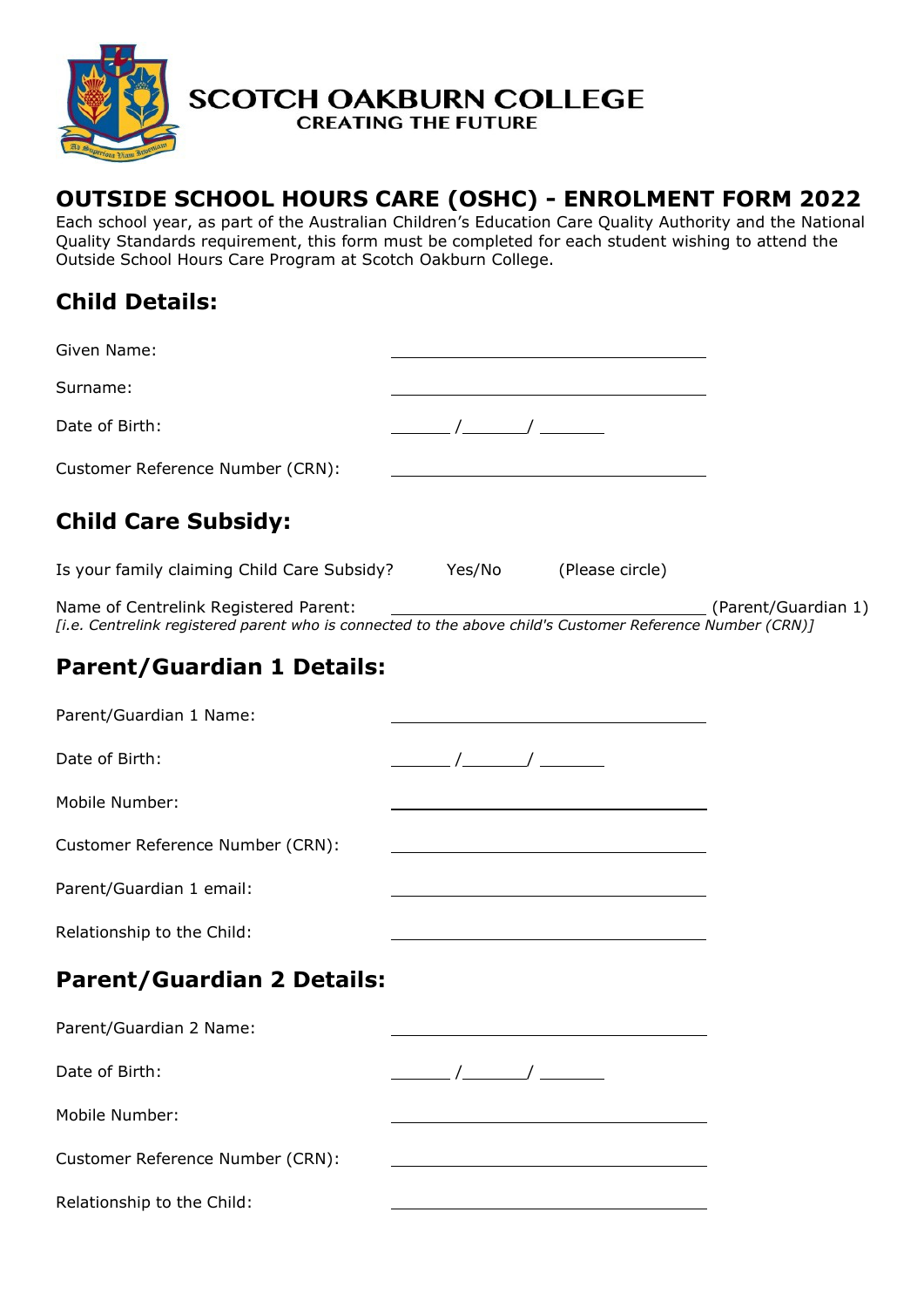### **EMERGENCY CONTACT & AUTHORITY TO COLLECT FROM OSHC (OTHER THAN PARENTS)**

| 1. Name:                   |  |
|----------------------------|--|
| Address:                   |  |
| Mobile Number:             |  |
| Relationship to the Child: |  |
| 2. Name:                   |  |
| Address:                   |  |
| Mobile Number:             |  |
| Relationship to the Child: |  |

### **Please note:**

By signing this form (see Conditions of Enrolment) your child is enrolled in OSHC at Scotch Oakburn College, and can attend the following sessions (pending confirmation of bookings via email by our OSHC team):

- Routine Care for Before School Care and/or After School Care 2022 (Please complete table below).
- Flexible Care (Routine Care with Casual Care Before School Care and/or After School Care) Email [OSHC@soc.tas.edu.au t](mailto:OSHC@soc.tas.edu.au)o make/cancel casual bookings or call the Junior School Office on phone: 6336 3377 8am-4pm).
- Casual Care for Before School Care and/or After School Care and/or Vacation Care 2022. Email [OSHC@soc.tas.edu.au t](mailto:OSHC@soc.tas.edu.au)o make/cancel casual bookings or call the Junior School Office on phone: 6336 3377 8am-4pm). Booking forms for Vacation Care are available on The Dash two weeks prior to end of each term.

**Any changes to routine, flexible or casual bookings are to be made by noon on the day prior to your child's Before School Care booking. After School Care bookings can be changed by noon on the day of your child's booking. A full fee is payable for late bookings or nonnotification of absence. Please see over for Conditions of Enrolment – Outside School Hours Care.**

## **Routine Care Booking request:**

If you wish to enrol your child into a routine OSHC booking for 2022 please complete the table below:

OSHC to commence on  $(date)$  (Please tick session/s required below):

| <b>Care Required</b>                                    | <b>Monday</b> | <b>Tuesday</b> | Wednesday | <b>Thursday</b> | Friday |
|---------------------------------------------------------|---------------|----------------|-----------|-----------------|--------|
| <b>Before School Care</b><br>7:30am-8:40am              |               |                |           |                 |        |
| (\$15.50/session)                                       |               |                |           |                 |        |
| <b>After School Care</b><br>(Short)<br>3:00pm to 4:30pm |               |                |           |                 |        |
| (\$18:00/session)                                       |               |                |           |                 |        |
| <b>After School Care</b><br>(Long)<br>3:00pm to 6:00pm  |               |                |           |                 |        |
| (\$31.00/session)                                       |               |                |           |                 |        |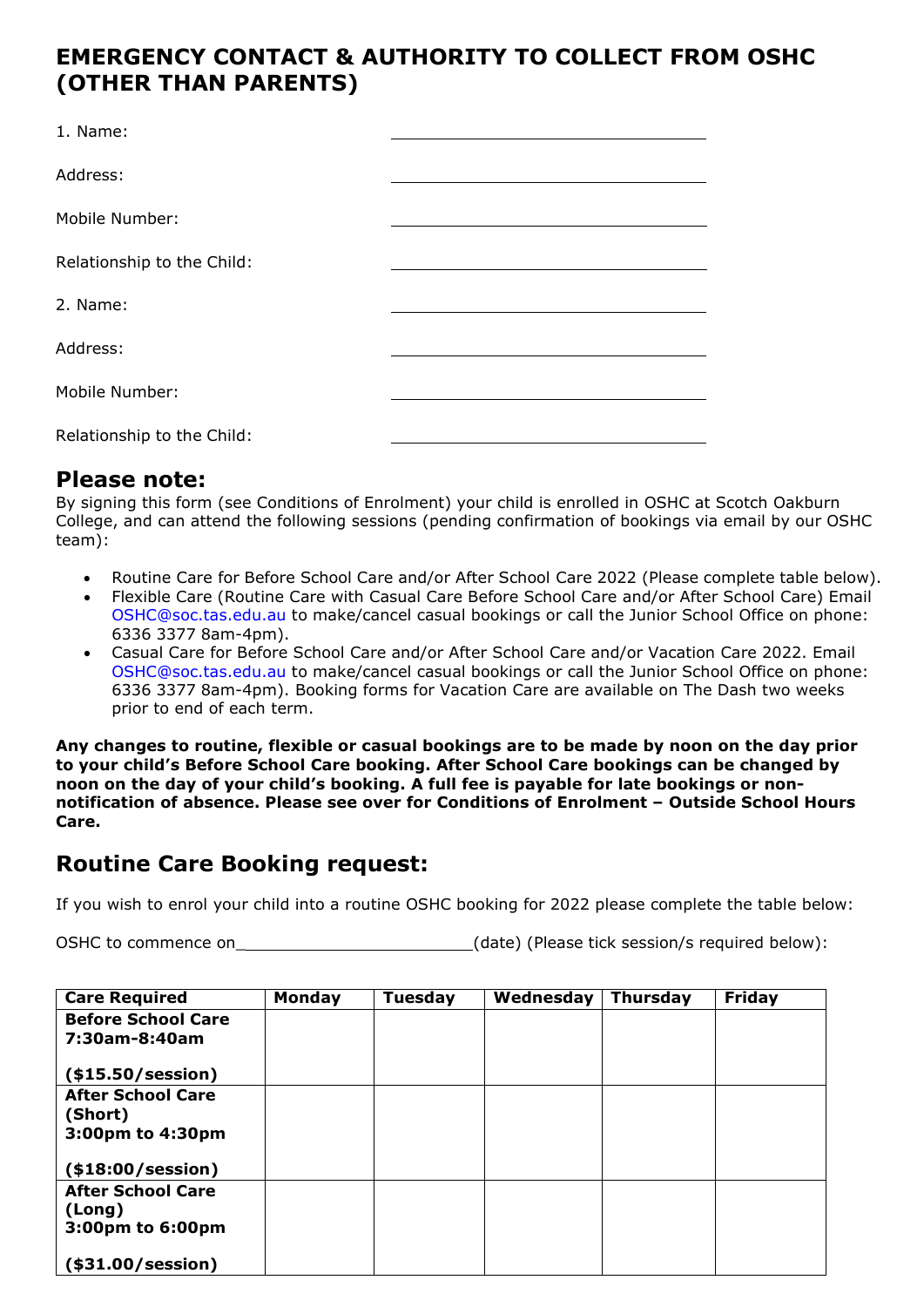#### **CONDITIONS OF ENROLMENT – OUTSIDE SCHOOL HOURS CARE**

1.Parents and guardians agree: (a) to accept the authority of the Board of Governance and of the Principal to run the College and for that purpose from time to time to impose, modify, rescind and apply in their unfettered discretion rules, policies and regulations hereinafter referred to as "the Rules". (b) To be bound by and observe the Rules.

2.Fees are invoiced fortnightly in arrears and are payable by direct debit only via financial institutions or credit card. Fees will be invoiced for every day of your child's enrolment, including days on which your child does not attend due to sickness or other reasons. Should you be eligible for CCS from Centrelink, this will be paid directly to Scotch Oakburn College as a fee reduction. You will then only pay the gap fee.

3.Declined fees of \$3.50 per transaction will apply should your direct debit payment be declined due to insufficient funds or any other reason.

4.A fee of \$30.00 will be charged for a late payment of account.

5.A late pickup fee of \$17.00 for After School Care (short) will be charged after 10 minutes. For After School Care (Long) and Vacation Care, a late pickup fee for \$15.00 for the first 10 minutes and \$27.00 per 15 minutes (or part thereof) there-after will be charged.

6.Full fees will be charged for OSHC where the following notice period of cancellation has not been given: Vacation Care -5 working days, After School Care – by noon on the day of care, Before School Care – by noon on previous day. 7.The liability of the signatories to this Application for Admission Form is joint and several.

8.The College reserves the right in its complete discretion and for any reason to suspend or to dismiss any student from the College and without limiting the generality of such discretion, such suspension or dismissal may be upon the grounds of unsatisfactory conduct or performance on the part of such student and/or upon a failure of the student or his or her parent or guardian to obey or comply with the Rules or these conditions of Enrolment.

9.Parents are responsible for ensuring that students' personal possessions brought to the College are adequately insured against loss or damage. The College is not responsible for, and does not accept liability for, damage to or loss of any personal possessions of students.

#### **COLLECTION OF PERSONAL INFORMATION**

1.The College collects personal information, including sensitive information, about students and parents or guardians before and during the course of a students' enrolment at the College. The primary purpose of collecting this information is to enable the College to provide schooling for students.

2.Some of the information we collect is to satisfy the College's legal obligations, particularly to enable the College to discharge its duty of care.

3.Certain laws governing or relating to the operation of the Colleges require that certain information is collected. These include Public Health and Child Protection laws.

4.Health information about students is sensitive information within the terms of the National Privacy Principles under the Privacy Act. We ask parents to provide relevant medical information about sons/daughters from time to time.

5.The College from time to time discloses personal and sensitive information to others for administrative and educational purposes. This includes to other schools, government departments, medical practitioners and people providing services to the College, including visiting specialist teachers and sports coaches.

6.If we do not obtain the information referred to above, we may not be able to enrol or continue the enrolment of the student.

7.Personal information collected from students is regularly disclosed to their parents or guardians. On occasions, information such as academic and sporting achievements, student activities and other news is published in College publications such as newsletters, magazines and on our website.

8.Parents may seek access to personal information collected about them and their son/daughter by contacting the College.Students may also seek access to personal information about them. However, there will be occasions when access is denied. Such occasions would include when access would have an unreasonable impact on the privacy of others, where access may result in a breach of the College's duty of care to the student or where students have provided information in confidence.

9.The College, from time to time, engages in fundraising activities. Information received from you may be used to make an appeal to parents. Information may also be disclosed to organisation's that assist in the College's fundraising activities solely for that purpose. We will not disclose personal information to third parties for their own marketing purposes without parental consent.

10. If parents provide the College with the personal information of others, such as doctors or emergency contacts, we encourage parents to inform those people that they are disclosing that information to the College.

I have read the Scotch Oakburn College Terms and Conditions as outlined above and fully understand all my requirements. I agree to abide by all requirements, including payment of fees, cancellations and absences.

| <b>Parent Name</b> | Parent Signature | 120 <sub>6</sub><br>Date |
|--------------------|------------------|--------------------------|
|--------------------|------------------|--------------------------|